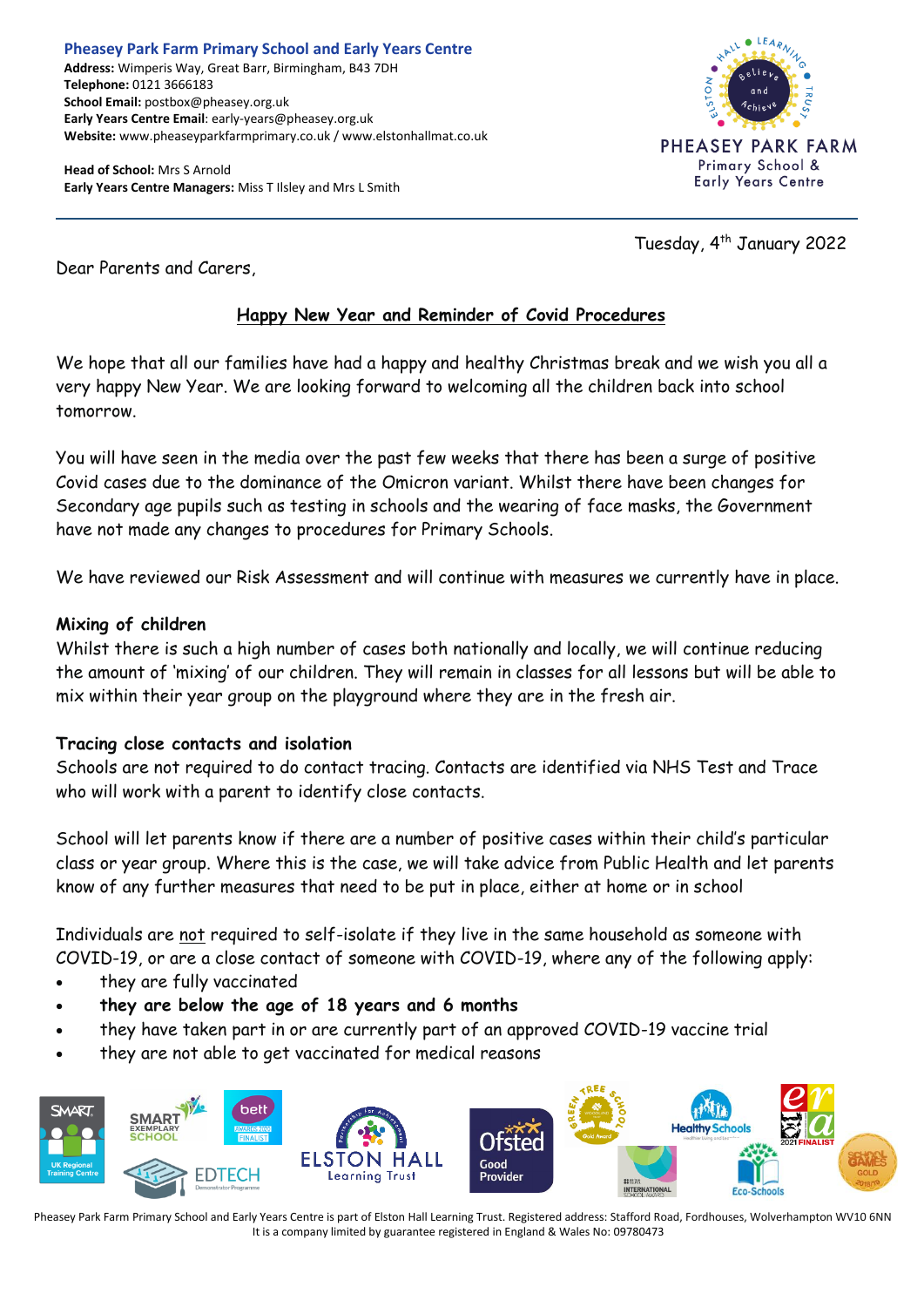**Head of School:** Mrs S Arnold **Early Years Centre Managers:** Miss T Ilsley and Mrs L Smith



**However - anyone aged 5 years and over, who has been identified as a contact of someone with COVID-19 and who is not legally required to self-isolate, is now strongly advised to take a rapid lateral flow device (LFD) test every day for 7 days or until 10 days since their last contact with the person who tested positive for COVID-19 if this is earlier. If any of these LFD tests are positive they should self-isolate in order to protect other people.**

Children can still come to school whilst they are awaiting results unless they show signs of the virus – high temperature, persistent cough and/or loss of normal taste or smell.

The omicron variant also has symptoms of sore (scratchy) throat, headache that persists and aching limbs. Parents may be advised to seek a PCR if their child has any of these wider symptoms.

Where a child has tested positive, they can return to school once they have 2 successive negative lateral flow tests which can be done from day 6 and day 7. If these remain positive, children must remain off school for the full 10 days after which time they can return.

As with any illness, please contact school to register your child's absence and update school throughout the isolation period. If you do not contact us, you will receive a call or visit from our Attendance Office as part of our safeguarding procedures.

#### **Face coverings**

Our staff will continue to wear face coverings during arrival and dismissal times, as well as in communal areas and we advise parents to do the same.

#### **Control Measures**

We will continue to implement the following measures to keep the children and our staff safe:

- Maintain good hygiene for everyone regular hand washing and sanitiser will continue to be used
- Our cleaning regimes will be maintained
- Occupied spaces will be kept well ventilated regular opening of windows
- Staff will regularly take lateral flow tests
- Virtual assemblies/meetings where possible

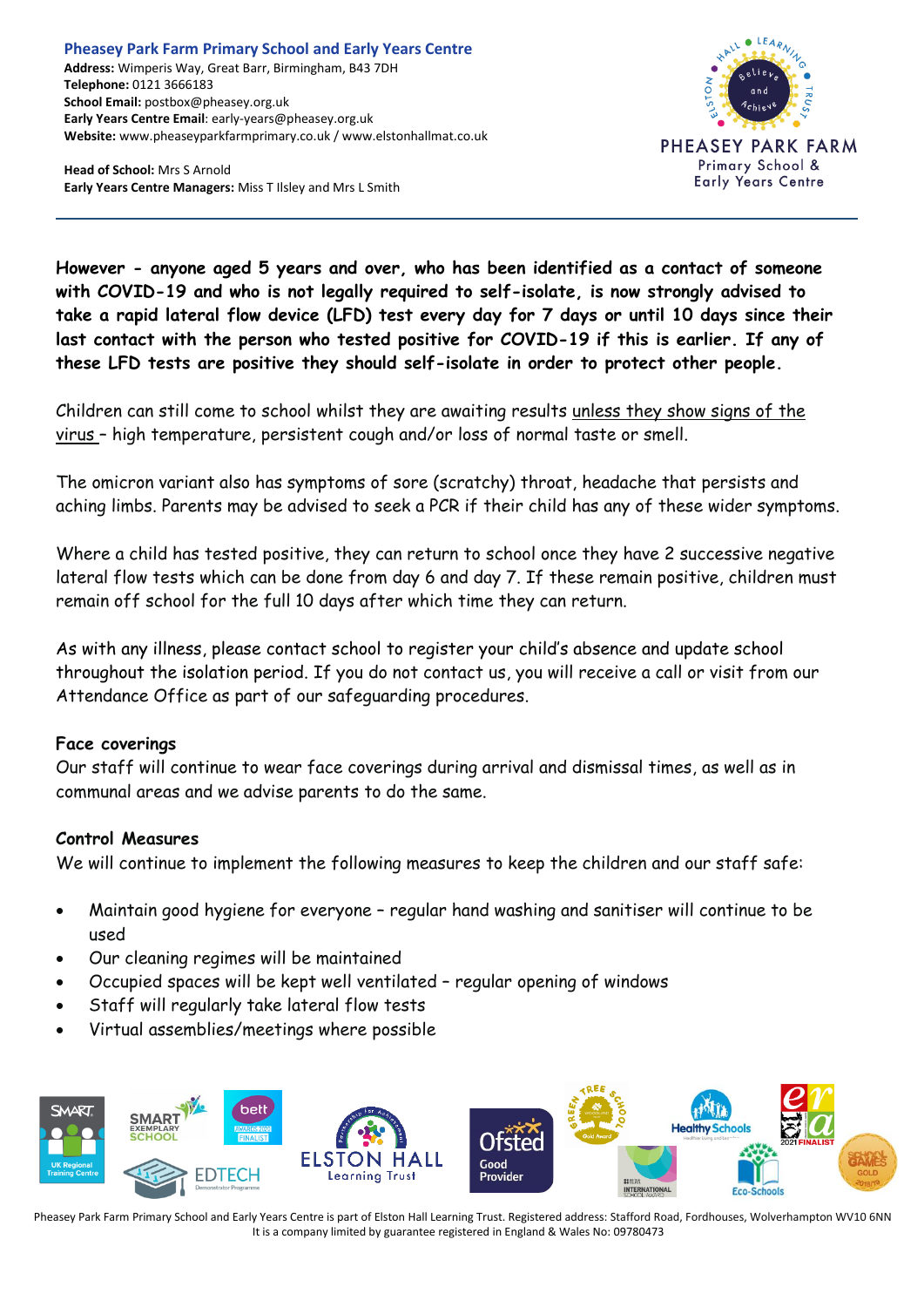

**Head of School:** Mrs S Arnold **Early Years Centre Managers:** Miss T Ilsley and Mrs L Smith

• We will follow public health advice on testing, self-isolation and managing confirmed cases of  $COVID-19$ 

**Please note** - if there were to be a substantial increase in the number of positive cases in school, we will work alongside our public health colleagues who may advise us to temporarily reintroduce some of our original control measures.

## **One Way system – reminder**

We do not have a full one-way system in place, however, below is a reminder of our procedures:

- **Raeburn Road - parents and children will be able to enter AND exit our site via the Raeburn Road gates.** These are the widest gates/pathways on the site and will allow parents the safest way to pass one another.
- **Wimperis Way – this will remain an exit only and therefore parents will not be permitted to enter the site through those gates at arrival and dismissal times.** The pedestrian path at Wimperis Way is narrow and we want to avoid bottlenecks and people having to pass on the pathway.

We continue to require parents to wait on playgrounds to avoid congestion, particularly outside KS2 classrooms, KS2 Foyer and the Community Room. *This is for your safety and the safety of other parents and carers.*

## **Arrival and dismissal reminder**

To ease the flow and volume of people on our site, we currently have different dismissal times for KS1 and KS2.

## In the morning

Doors will be open for all children between 8:40am and 9:00am. As soon as children arrive on site they should go straight into classrooms/entrances rather than congregate. This has worked well over the last year and will therefore continue.